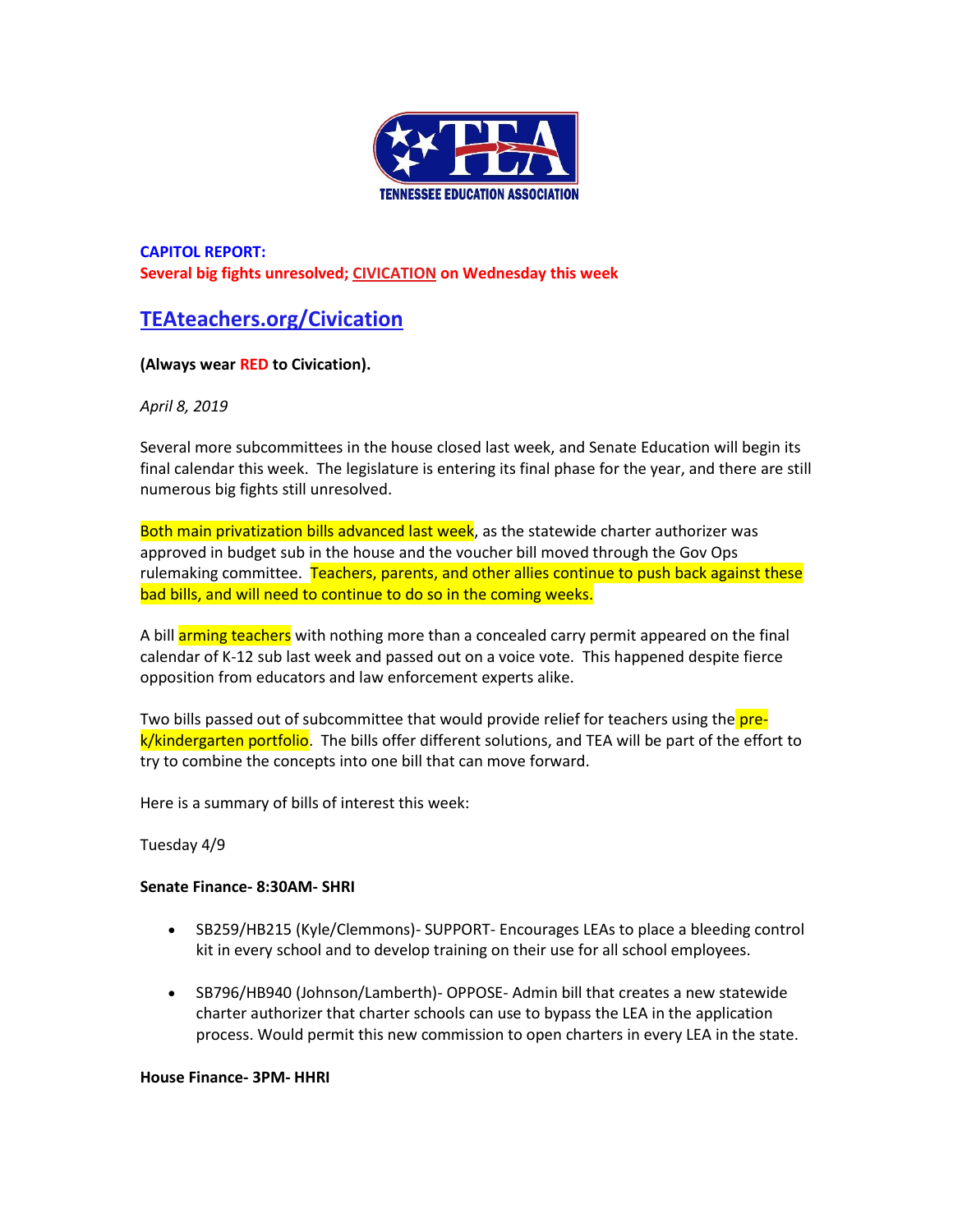• HB940/SB796 (Johnson/Lamberth)- OPPOSE- See above description.

## **Wednesday 4/10 House Budget Sub- 11AM- HHRIII**

- HB70/SB20 (Powers/Gresham)- DEFERRED- Extends repeal of the Tennessee Virtual Schools Act to 2023.
- HB939/SB795 (Lamberth/Johnson)- OPPOSE- This is the governor's voucher bill, the Tennessee Education Savings Account Act.
- HB215/SB259 (Clemmons/Kyle)- SUPPORT- Encourages LEAs to place a bleeding control kit in every school and to develop training on their use for all school employees.

## **Senate Ed- 12:30PM- SHRI**

- SB800/HB944 (Johnson/Lamberth)- SUPPORT- Creates Governor's Civics Seal to recognize schools and districts implementing high-quality civics education programs.
- SB909/HB653 (Southerland/Hawk)- SUPPORT- Changes BEP funding ratio for nurses from 1:3000 to 1:700 students.
- SB1139/HB993 (Swann/Moon)- SUPPORT- Removes pre-k/Kindergarten portfolio from teachers evaluation.
- SB1267/HB1394 (Pody/Cepicky)- SUPPORT- Requires release of test scores to LEAs within 60 days of the administration of the test and within 90 days to the teacher. Requires release of all test questions.
- SB565/HB632 (Bowling/Terry)- SUPPORT- Awards extra PDPs to teachers who teach in priority schools in certain circumstances.
- SB482/HB564 (Gardenhire/Dunn)- DEFERRED- Makes payroll deductions available to any professional organization upon the request of one employee.
- SB776/HB959 (Yarbro/Camper)- SUPPORT- Changes value of the BEP instructional component to the statewide average teacher salary.
- SB63/HB866 (Robinson/DeBerry)- SUPPORT- Extends CTE to middle schools.
- SB1399/HB1380 (Bell/Williams)- OPPOSE- Allows any school employee with a concealed carry permit to carry loaded guns on public school grounds.
- SB1058/HB1330 (Dickerson/Haston)- SUPPORT- Bill developed by Tennessee Community Schools State Network, of which TEA is a part.
- SB262/HB1065 (Hensley/Vaughn)- SUPPORT- Imposes maximum allotment of time for students taking standardized tests based on grade level.
- SB670/HB802 (Hensley/Haston)- SUPPORT- Requires the SBE to develop two alternative graduation pathways for high school, one college prep and one technology.
- SB753/HB1246 (Hensley/Byrd)- SUPPORT- Requires TDOE to release certain percentages of questions from the state test to districts and schools.
- SB820/HB767 (Akbari/Love)- SUPPORT- Requires in-service training for restorative justice practices for school employees.
- SB1243/HB1061 (Gresham/Weaver)- DEFERRED- Requires high school students to pass a civics exam with questions from US citizenship test in order to graduate.
- SB1242/HB808 (Gresham/Kumar)- Designates nurses as certified employees.

## **House Education- 3PM- HHRI**